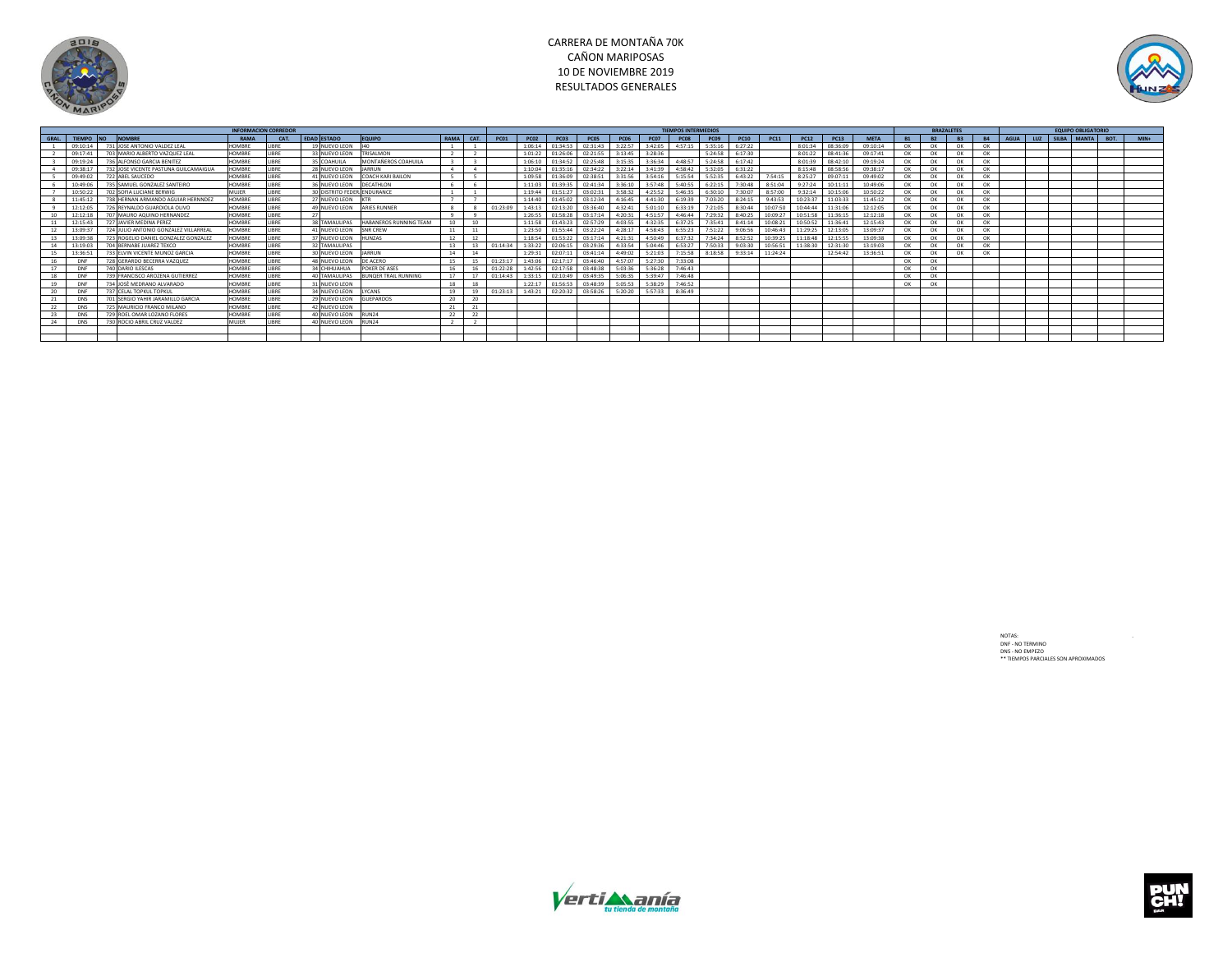



| <b>INFORMACION CORREDOP</b> |                             |      |      |                    |                  |                 |  |       |  |      |             |      |  |         |                |         |         |          |             |           |           |                |  |  |  |  |  |
|-----------------------------|-----------------------------|------|------|--------------------|------------------|-----------------|--|-------|--|------|-------------|------|--|---------|----------------|---------|---------|----------|-------------|-----------|-----------|----------------|--|--|--|--|--|
| GRAL. TIEMPO NO             |                             | RAMA | CAT. | <b>EDAD ESTADO</b> | EQUIPO           | <b>PAMA</b> CAT |  |       |  | PC05 | <b>PC06</b> | PCO7 |  |         | PC08 PC09 PC10 | PC11    | PC12    | PC13     | <b>META</b> | <b>B1</b> | <b>B2</b> | P <sub>2</sub> |  |  |  |  |  |
| 10:50:22                    |                             |      |      |                    |                  |                 |  | 0.001 |  |      | 7.50.77     |      |  | canan I | 7.20.07        | 9:57:00 | 0.22.14 | 10:15:06 | 10:50:33    | $\sim$    | $\sim$    |                |  |  |  |  |  |
| DAIC                        | 730 ROCIO ARRII CRUZ VALDEZ |      |      | I NUEVO LEON       | RUN <sub>2</sub> |                 |  |       |  |      |             |      |  |         |                |         |         |          |             |           |           |                |  |  |  |  |  |

NOTAS: .<br>DNF - NO TERMINO<br>DNS - NO EMPEZO<br>\*\* TIEMPOS PARCIALES SON APROXIMADOS